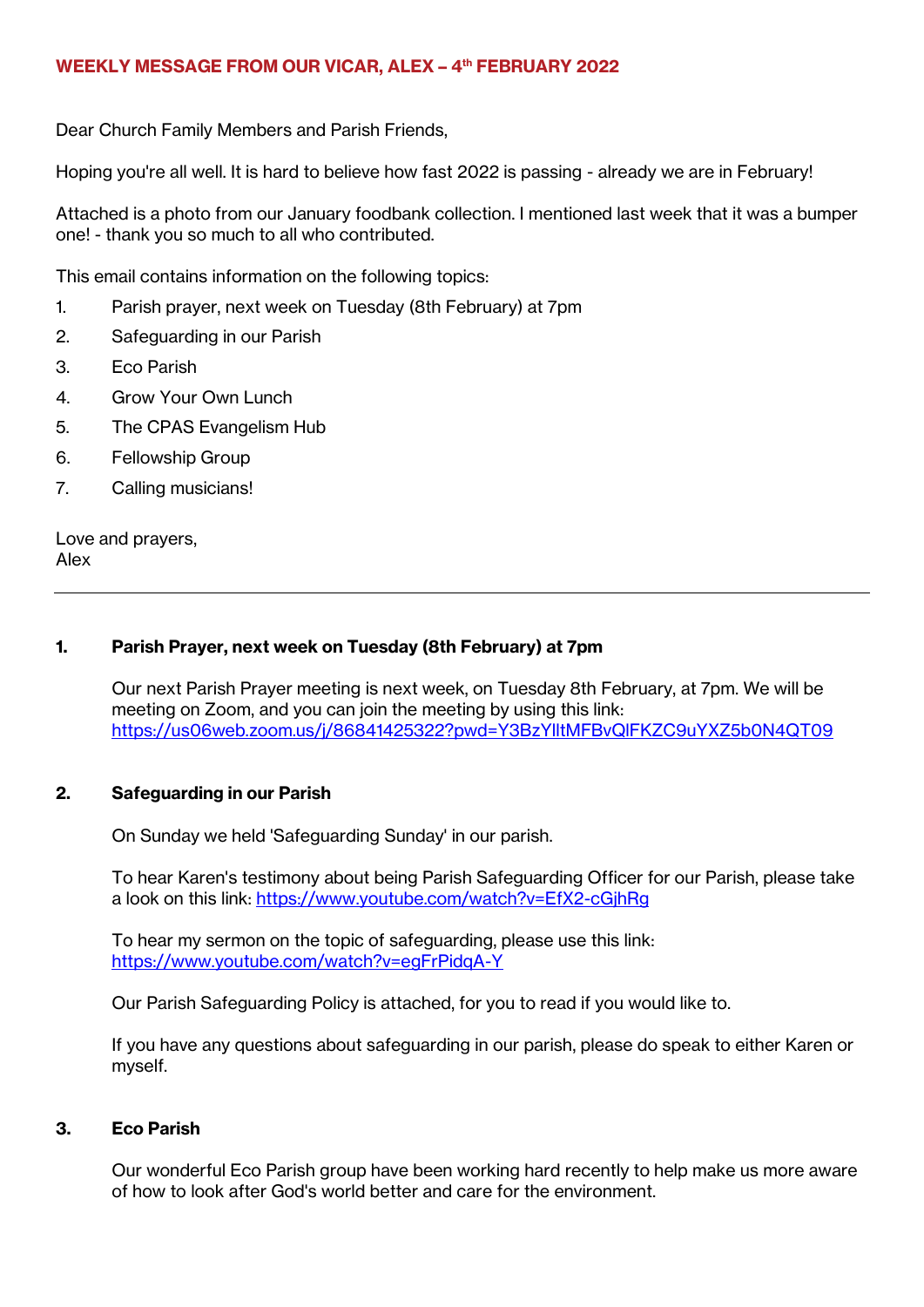To catch up again on Jim's talk on this, please use this link: <https://www.youtube.com/watch?v=2wtuhD-Oe24&t=117s>

And to hear Alastair's Lifestyle tips, please use this link: <https://www.youtube.com/watch?v=zLF-1WgS3io>

He has also summarised these for us here:

- 1. Buy Fairtrade. It makes a big difference to the producer in the two thirds world. Tell the checkout operator in the supermarket what you are doing. They are trained to take note
- 2. Think carefully before using BOGOF. It often stands for "Buy one. Chuck the other in the bin."
- 3. Use less plastic, particularly plastic used only once. Buy loose fruit & veg NOT shrink wrapped. Invest in a set of reusable cotton mesh produce bags [\(www.wildandstone.com\)](www.wildandstone.com)
- 4. Recycle; Recirculate. Avoid filling your bin that goes to landfill as much as possible. Schemes such as techtake-back take old electronic items.
- 5. Use peat free compost. Our current use of peat is a disaster.
- 6. Use mugs that will compost. Upgrade single use cups & water bottles.
- 7. Join a street clean/ beach clean. Support climate marches.
- 8. Be informed. For example use "Saying yes to life" and/or "Planet Protectors", both by Ruth Valerio.
- 9. Think carefully about big decisions Are solar panels for you? The Queen has installed them at Balmoral. The Victorian Society has withdrawn its objection to solar panels on a number of church roofs. Should you buy an electric car next time?
- 10. Journey with others. Do not be alone. Hold the micro and the macro together. No one can do everything. Everyone can do something.

# **4. Grow Your Own Lunch**

Deirdre Jackson, who is also part of our Eco Parish Group, has come up with the wonderful idea of organising a 'Grow your own lunch' in our parish this coming summer, and also a plant sale to raise money for Christian Aid and A'Rocha...

More information will follow, but the broad plan, so we can all get thinking about how we may be involved is as follows:

February: Buy seeds to plant - anything we may wish to eat / share with others at a lunch in the summer. E.g. courgettes, tomatoes, spinach, salad leaves, beans, peas, soft fruits - or anything we fancy... even mushrooms!

February / March: plant your seeds in a green house or windowsill. Also please grow flower seeds and take cuttings, because we'd also love to have a plant sale (see below!)

April: Review your plants: Do you have any you may be able to think about donating to the plant sale?

May: Have a parish plant sale, raising money for Christian Aid and A'Rocha

June: Let us know what you may be providing for the 'grow your own lunch'

July: Have a 'Grow your own lunch' for all who would like to join in